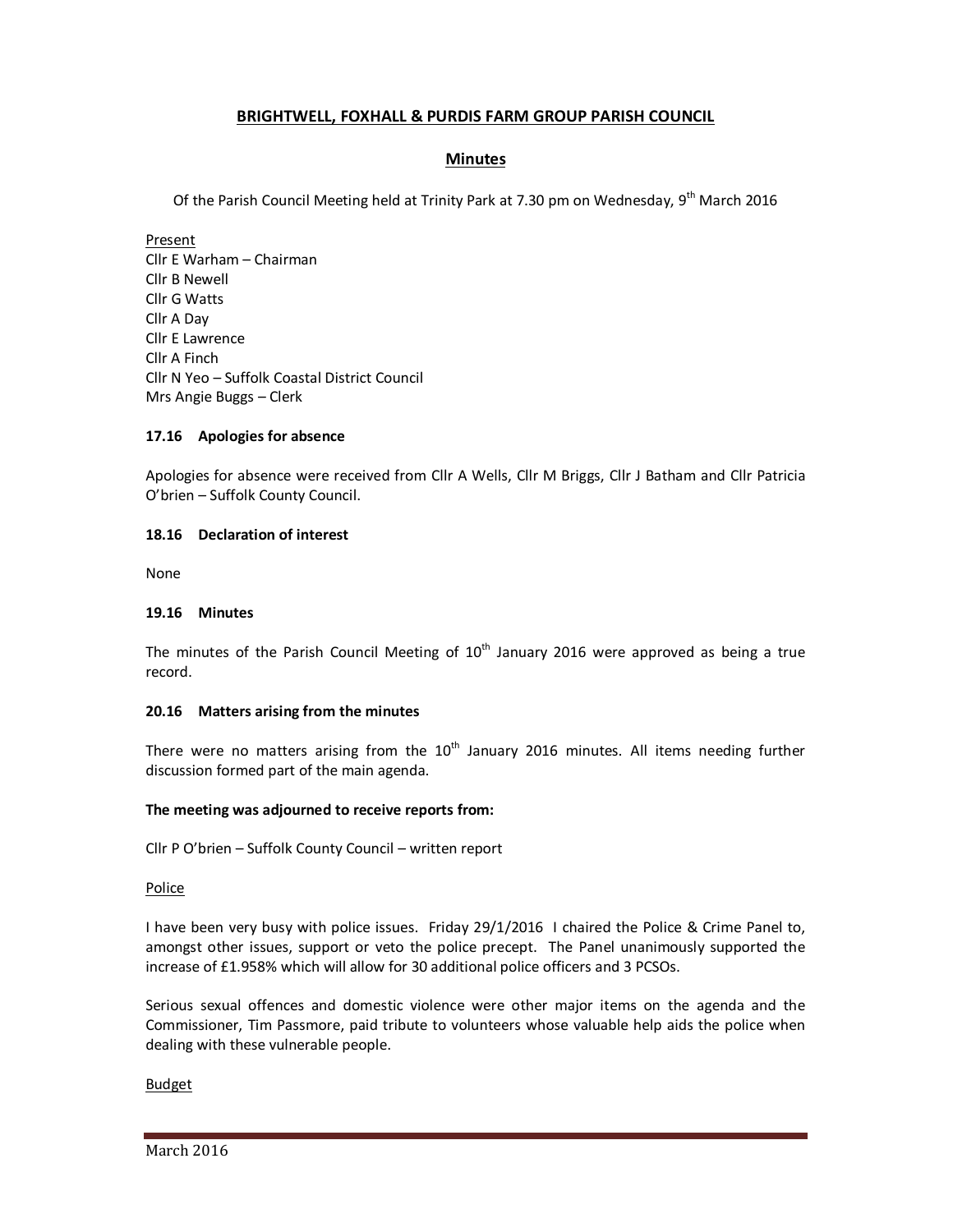At Full Council on February 11<sup>th</sup> the administration outlined its proposal to freeze Council Tax for the sixth successive year. The proposal will also consider the option to introduce the national Adult Social Care levy, which will give the county council an additional £5.4million of funding to help ease the pressure on adult social care services.

The council has made savings in excess of £170million since 2011/2012 and needs to make further savings of over £80million over the next two years.

Greater collaboration with partners, across the public sector, and the use of technology and resources, are vital in making the savings required.

## Health

I attended the Health & Scrutiny Committee at Ipswich Hospital. The committee was updated on the transformation of child and adolescent mental health services. I was very impressed with what is already taking place. The main points focused on were: early help is vital; a single point of access for families; support in the right place at the right time; a more confident workforce; reduce the wait for support.

The Ipswich Hospital NHS Trust is planning to purchase, subject to Trust Board approval, the former Bridge School on Heath Road in Ipswich. Its purchase will allow for non-clinical services to be transferred from Heath Road.

## Other Issues

Martlesham pc has made a very good suggestion. It suggests constituting a forum, with parishes in my division and near neighbours, to push our concerns, regarding highways issues. Most concerning is, of course, A14. I am very happy to join and would urge participation. I understand Susan Robinson, Martlesham clerk, is going to get in touch

As you know, changes are taking place in all areas of public service, in the wake of smaller government grants and benefits. It has become even more important for organisations to work together; this is now being realised.

There is a preference, by government for a larger devolution ensemble consisting of Suffolk, Norfolk, Cambridge & Peterborough. Leaders are meeting with government officials to discuss.

A very good example of partnership working is done by The Multi Agency Safeguarding Hub (MASH) which brings together police, health, social care services for both children and adults, and SCC. Resources are pooled and teams bring about the best approach for safeguarding the vulnerable. The office is in Landmark House**.**

## Cllr N Yeo – Suffolk Coastal District Council – written report

March is the month when the Council Tax bills start to appear on our door mats. This year, for the first time since 2010, Council Tax bills will rise by 1.99% for all residents in the Suffolk Coastal District.

The reality is that our funding from Central Government has been cut by 40% in the last five years. In the same period Suffolk County Council also froze its portion of the Council Tax, leading to a reduction in our net budget of £3.7 million.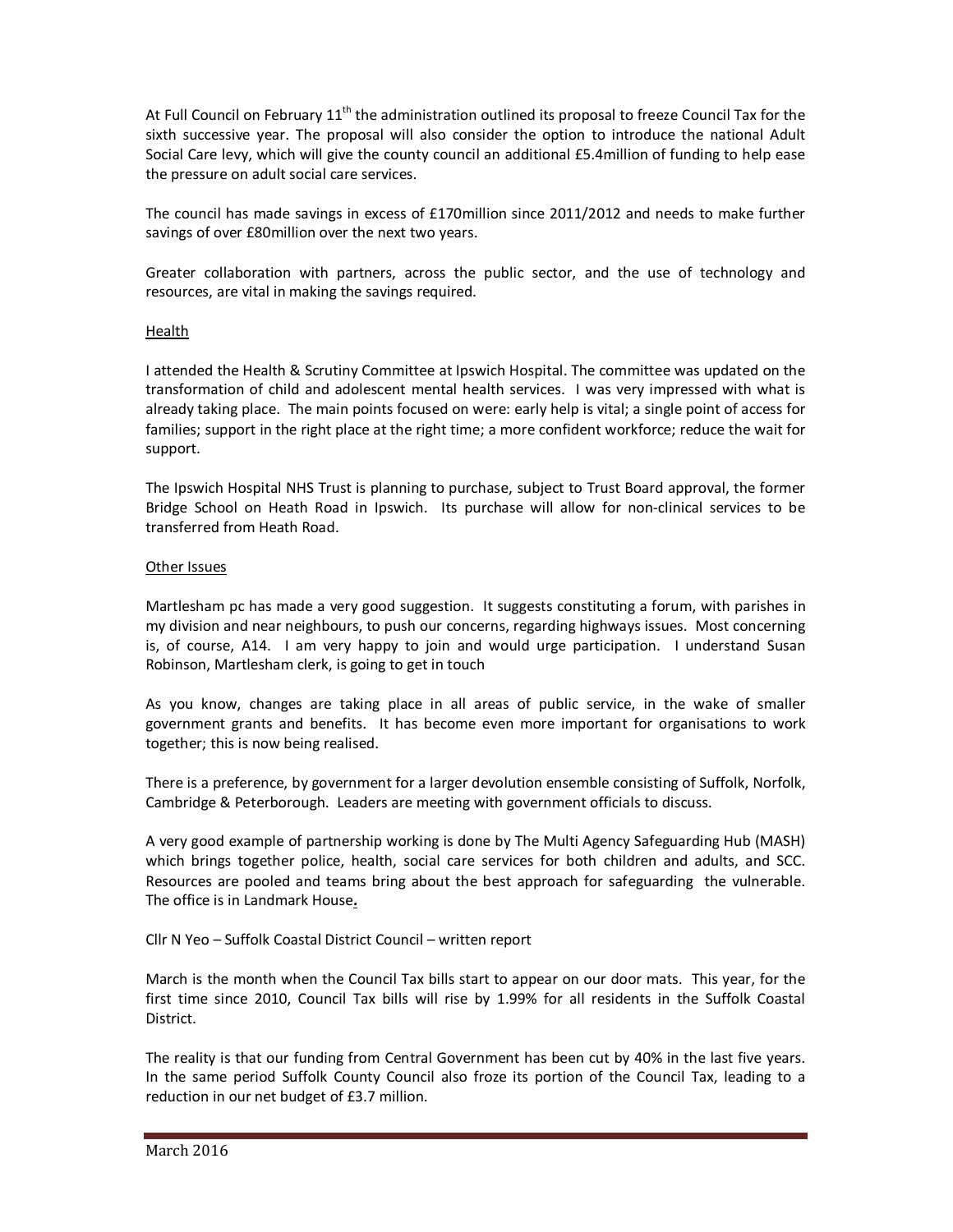Now Government is removing the Revenue Support Grant, significantly reducing our core funding by over £2.5 million by the end of this Parliament. Another essential part of our funding, the New Homes Bonus is also likely to be cut. Taken together, funding from these sources reduce from over £3.6 million in 2015/16 to around £500,000 in 2019/20.

We recognise that Government is doing this as part of the drive to reduce national deficit, but on a local level we need to properly fund our services.

We believe that a small increase of £2.97 per annum to our portion of the Council Tax this year will put us in the best possible position to continue to invest in enabling our communities and drive economic development to safe guard the future prosperity of this area.

We are committed to providing grants through each Councillor to help build stronger communities through our successful Enabling Communities Initiative and continuing to collect brown bins (organic waste) for free.

We are also investing £1.68 million in creating more affordable homes to ensure people can stay within the communities where they are raised and work.

We are still working to reduce our costs. For example, our move into our new headquarters will be funded by the sale of our existing site at Melton Hill and the sale of Cedar House, so there will be no extra burden to the tax payer. Then we will reap the benefits of a smaller, more efficient building, which will lead to a year on year savings in our running costs of up to £500,000 a year.

We are also looking to develop an even closer partnership with our colleagues in Waveney. This innovative partnership has already driven out £10 million efficiency savings since 2008 and we need to build on this success.

We were one of the first Councils in Suffolk – and in the Country – to go down the partnership working route, appointing a joint Chief Executive in 2008. The success of this partnership working has been central to our ability to make £16 million efficiency savings since then.

Now there is a need to know where to go next and a paper called " Further Transformation in East Suffolk " is being prepared which could be the start of a complete merger of Suffolk Coastal and Waveney Councils. This is just a thought at the moment and nothing definite has been agreed and there would be a full consultation process including the public before anything was agreed.

On a lighter note the Government has produced a guide to help communities celebrate the Queen's  $90<sup>th</sup>$  birthday and it would be wonderful if some of our villages in Nacton and Purdis Farm could get together and arrange some parties on local village greens. To read the full guide visit www.suffolkcoastal.gov.uk/streetparty.

I have also been informed that the decision as to where to build a temporary site for travellers has been postponed but this problem will return and at the moment the site at Orwell Truck Pit Stop is still one of those being considered.

## **The meeting was re-convened.**

## **21.16 Clerk's Report**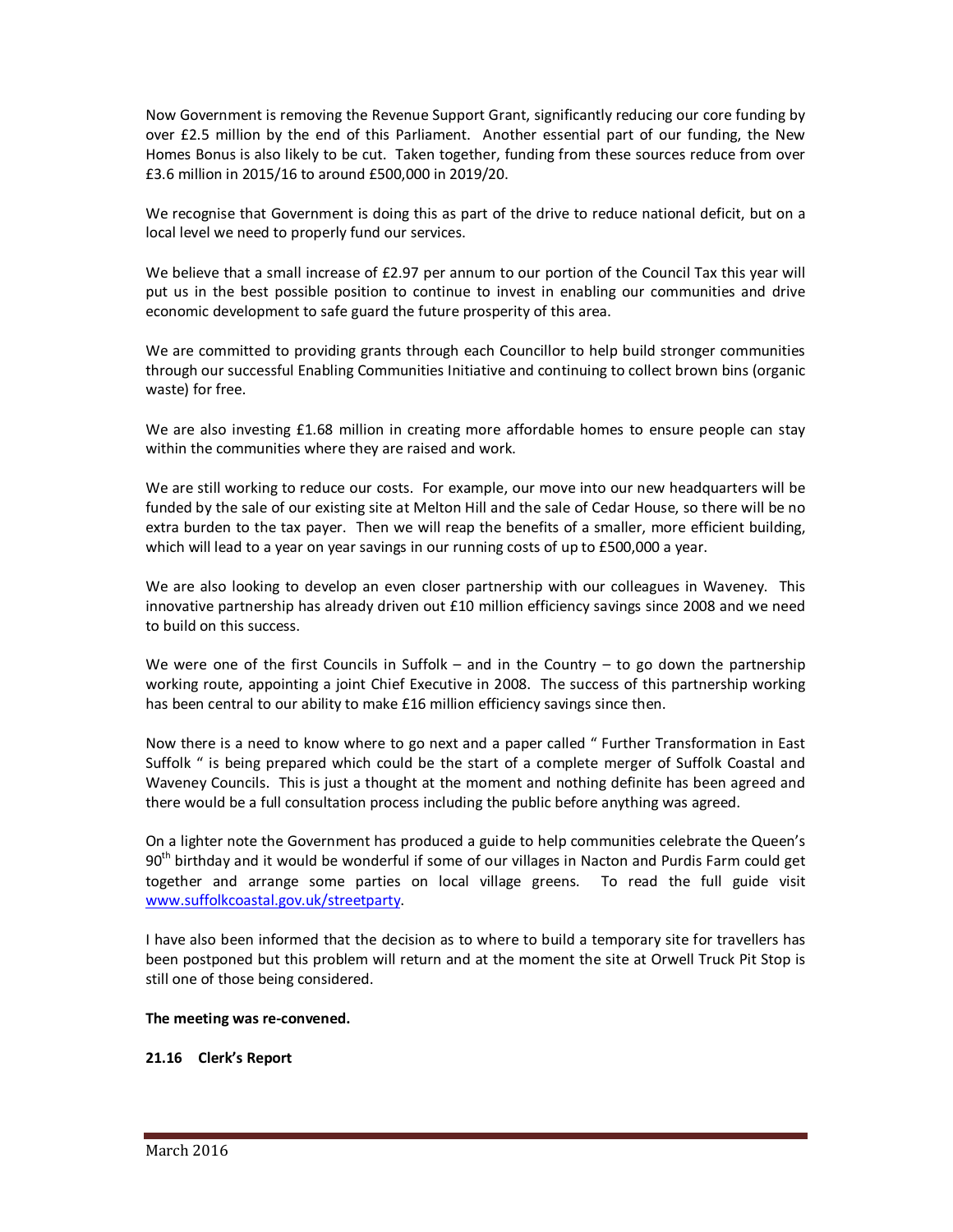The purpose of this report is to update members on outstanding issues, items received after the deadline for agenda items, correspondence and action taken by the Clerk.

## Local Council Public Advisory Service

We are very pleased to announce we have a new partner who will working alongside us.

Elysian Associates are experts in Parish and Town Council VAT issues, including reclaiming, Tax and PAYE. They are also able to help with navigating EU directives and the new Regulations regarding procurement.

They will be able to give you advice through us at no additional cost and they will also offer a follow on service at an affordable rate, if required.

Elysian Associates are very friendly and approachable and have a common-sense attitude to VAT and Tax issues.

We have been aware for some time that the HMRC help guides online often contradict each other and with the cuts in HMRC staffing, getting hold of someone who could help has been becoming more difficult. We are therefore delighted that Elysian Associates have offered to help our councils navigate what is at times, a difficult area of law.

They are joining Marshall Hatchick Solicitors, Picasso HR and Heelis and Lodge in providing all our subscribing councils with access to experts in their field through our office.

## **22.16 Planning**

The Planning Committee Chairman Cllr Watts reported that four planning applications had been received since the last meeting. Two are still in the process of being circulated.

DC/16/0513/FUL Tanglewood Elmham Drive Foxhall – Proposed two cottage style houses with integral garages and parking

Parish Council Comments – No objection.

DC/16/0629/FUL Warren Heath Retail Park Felixstowe Road Purdis Farm – Service yard extension, loading area and canopy for goods on-line operation.

Parish Council Comments – The Parish Council objects to the application on the following grounds:

The loss of twenty six parking spaces will have a serious effect and lead to further congestion both in the car park, adjacent roads and roundabout. There are currently no yellow double lines on adjacent roads to prevent cars being parked on the highway. The Parish Council are also concerned as to where staff will park vehicles.

## **23.16 Neighbourhood Plan – Kesgrave Town Council / Rushmere St Andrew Parish Council**

Following a comprehensive report from the Neighbourhood Plan Working Party Chairman, Councillors discussed the contents of the presentation. Options considered were whether to include the area indicated on the Kesgrave map or to include the whole of the parish ie Brightwell, Foxhall and Purdis Farm. It was agreed to defer the item until the next Parish Council meeting to allow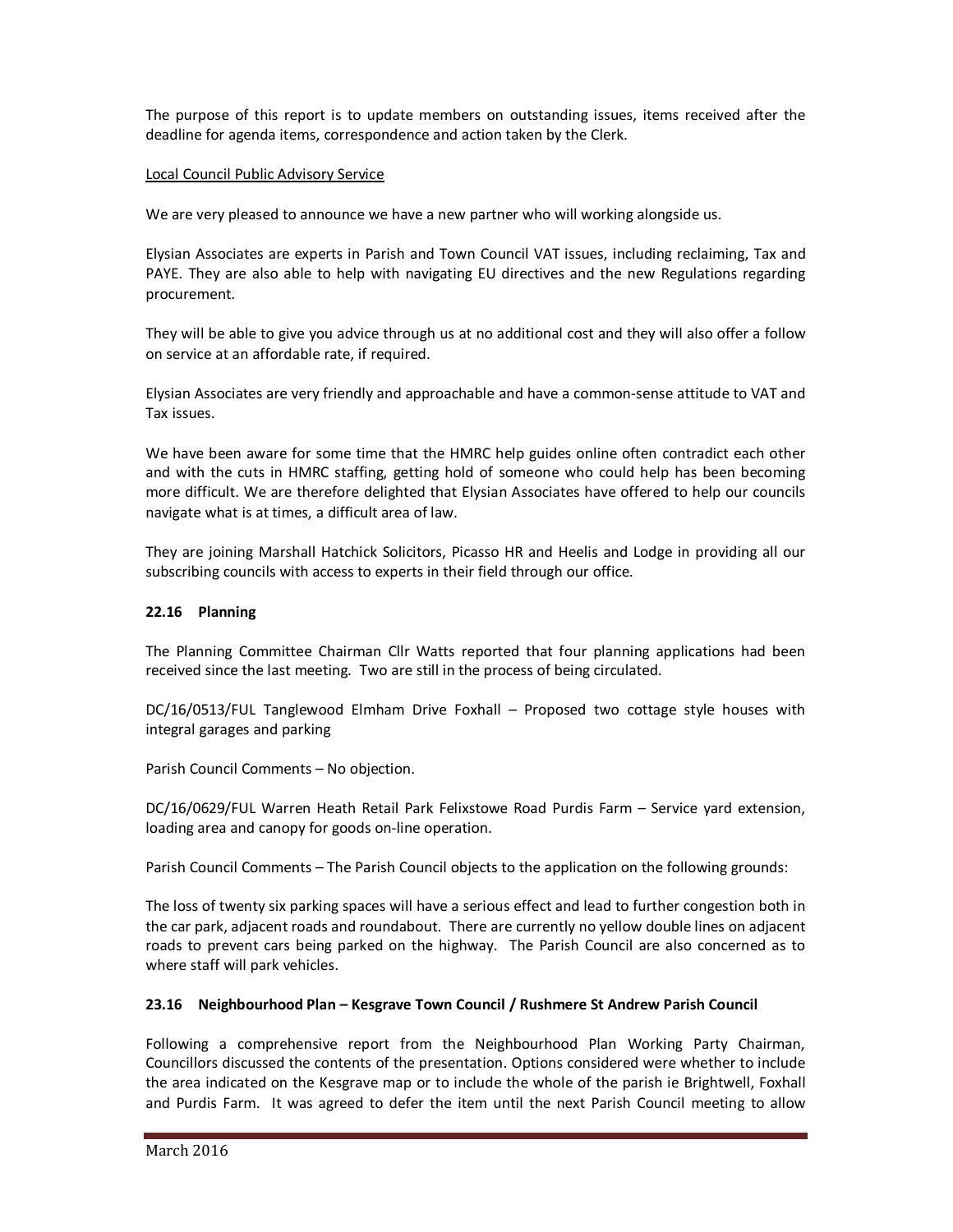councillors to think about any other questions which need to be asked. **Action: All Councillors / Clerk**

## **24.16 Locality Budget 2015/2016**

The Clerk reported that the Locality Budget of £1,900 had been approved by Cllr O'brien. Cllr Finch reported that he had arranged a site meeting with Malcolm King Manager Suffolk County Council Highways on the  $6<sup>th</sup>$  April 2016. Cllr Finch reported that he could not come to the meeting on the 13<sup>th</sup> April 2016 but would send a report to the clerk. **Action: Cllr Finch / Clerk** 

## **25.16 Graffiti**

Cllr Finch reported that he had no further information to report and it was agreed that this item should be deferred until the next meeting. **Action: Cllr Finch / Clerk** 

#### **26.16 Finance**

Income None Expenditure A J Buggs Salary and Expenses February 2016 **Example 2016 EXPLAYER 10** E275.32

Cllr Watts proposed, seconded Cllr Day that the above expenditure is approved – all in favour. **Action: Clerk** 

#### Appointment of Internal Auditor

Cllr Warham proposed, seconded Cllr Finch that Heelis and Lodge be appointed as the Parish Council Internal Auditor for a further year – all in favour. **Action: Clerk** 

## **27.16 Correspondence**

a. The Clerk reported that an invitation had been received from Christine Bond Trinity Park to join them for lunch at Trinity Park on Thursday,  $17<sup>th</sup>$  March at 12.30 pm.

## **28.16 Meetings attended by councillors / clerk**

a. Cllr Watts gave his report on the meeting held on the  $24<sup>th</sup>$  February 2016 which he had attended at Suffolk Coastal District Council regarding the Planning Application to build 300 dwellings east of Bell Lane. District Councillors resolved not to follow the advice of its officers and were opposed to accepting the application. District Councillors resolved to defer the application, pending further information.

#### **29.16 Members questions to the Chairman**

a. Cllr Newell reported that the seat situated close to the Foxhall Village Sign had been damaged. The Clerk reported that it appears to have a rusted bolt. It was agreed that the Clerk should ask Richard Smith to inspect the seat and if possible repair. **Action: Clerk / Cllr Wells**